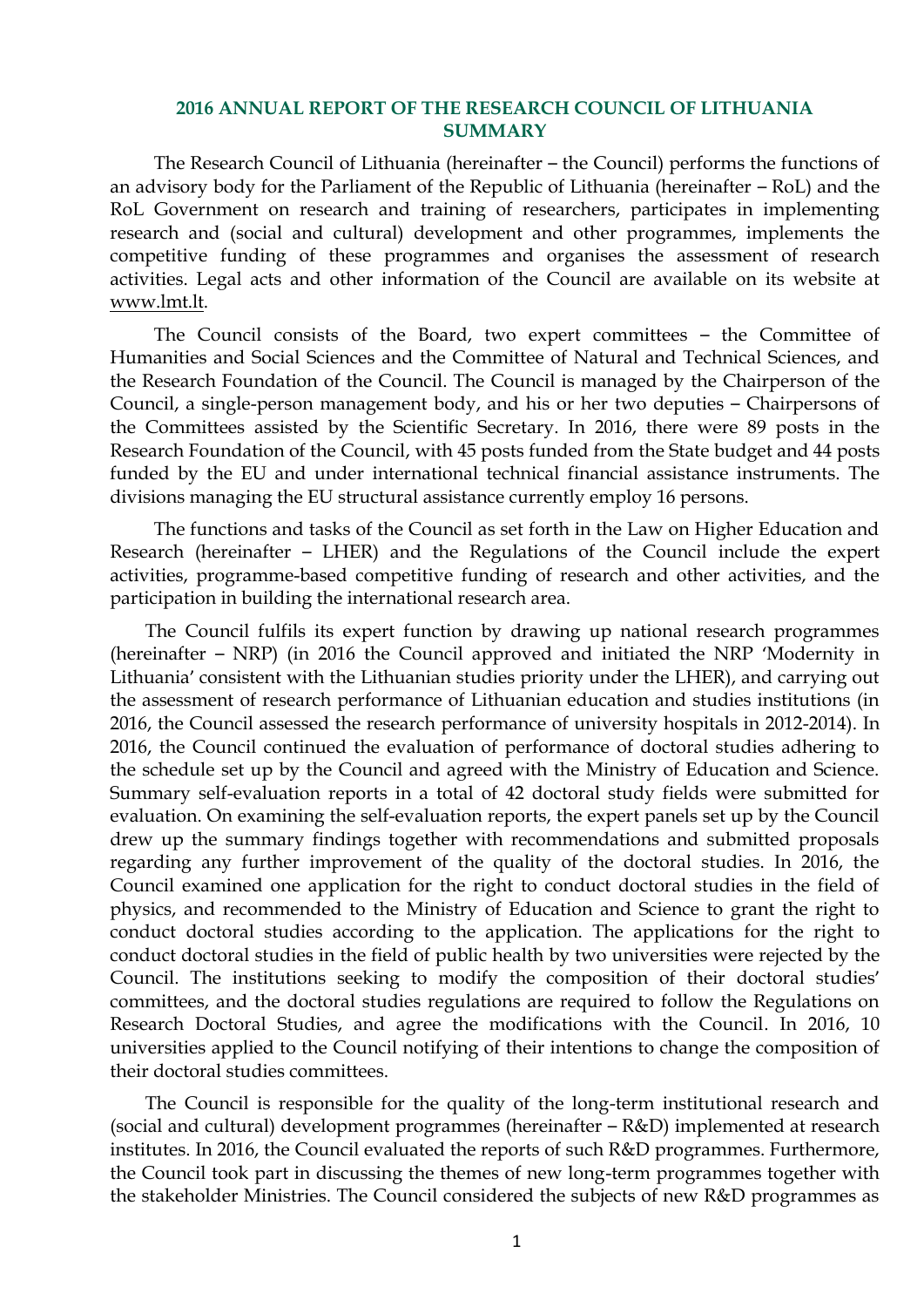suggested by the institutes and drawn up in view of the research field assigned to the institutes by the RoL Government, and the proposals submitted by eleven Ministries regarding the issues to be addressed, and submitted a recommendation regarding the new R&D programmes to the Ministry of Education and Science. A total of 21 new long-term institutional R&D programmes in humanities and social sciences, and 29 new long-term institutional R&D programmes in physical, biomedicine, technologies and agriculture sciences were proposed for approval.

A separate long-term area of the Council's activity is the continued project 'Development of the Lituanistika Database' that in 2016 entered its fourth stage of development when the European Social Fund Agency and the Council signed a three-year contract on a project cofunded by the European Union Structural Funds. This is a modern infrastructure for Lithuanian studies, a well-functioning Open-Access database, ensuring the possibility for the Lithuanian studies material to enter the national and international academic area.

The special expert function is performed by the Research Infrastructure Commission at the Council in charge of the assessment of intentions of Lithuanian institutions to become members of international research infrastructures, and reports on their participation in such infrastructures. Currently, Lithuania is a member of two infrastructures (RI Common Language Resources and Technology infrastructure network, and the European Social Study), and of one conference, and two other potential memberships are being considered at the moment. In 2016, an updated Roadmap of Lithuanian Research Infrastructures was published on the website of the Council [\(http://www.lmt.lt/lt/veikla/tyrimai-analizes](http://www.lmt.lt/lt/veikla/tyrimai-analizes-studijos.html)[studijos.html\)](http://www.lmt.lt/lt/veikla/tyrimai-analizes-studijos.html).

The expert function is also performed by the Research Activity Ethics Commission of the Council whose purpose is to ensure compliance with the principles of ethics of the research activity carried out by the Council. On establishing that the principles of ethics have been allegedly violated, the Research Activity Ethics Commission refers the application to be examined by the Office of the Supervisor of Academic Ethics and Procedures. In 2016, the Commission dealt with one application regarding an alleged violation of ethical behaviour in the research activities.

During 2016, the Council was continuing its other expert activities. At a request of the Ministry of Education and Science, the Council evaluated private research institutes and applications submitted under the 'Teaming action' measure of the 'Spreading Excellence and Widening Participation' Section of the Horizon 2020 programme. The Council continued its work regarding the academic recognition of the doctoral degree in research (art) acquired abroad. In 2016, 27 individuals applied to the Council with a request to recognise the doctor's degrees in research (art) awarded to them by foreign research and education institutions. The number of applicants in the area is increasing.

As part of its functions, the Council allocates the funding for commissioned research or studies initiated by researchers, also for international cooperation projects, and provides financial assistance to different activities promoting researchers' careers and their mobility. In 2016, such activities received allocations of more than EUR 15 million.

With a view to benefiting from the opportunities offered by international cooperation and ensuring the highest possible competitiveness of Lithuanian science, in 2016 the Council approved the Transnationality Guidelines of the Research Council of Lithuania for 2016– 2020, summarising the experience in international cooperation and setting out the main directions for the future. During 2016, the Council participated in the activities of six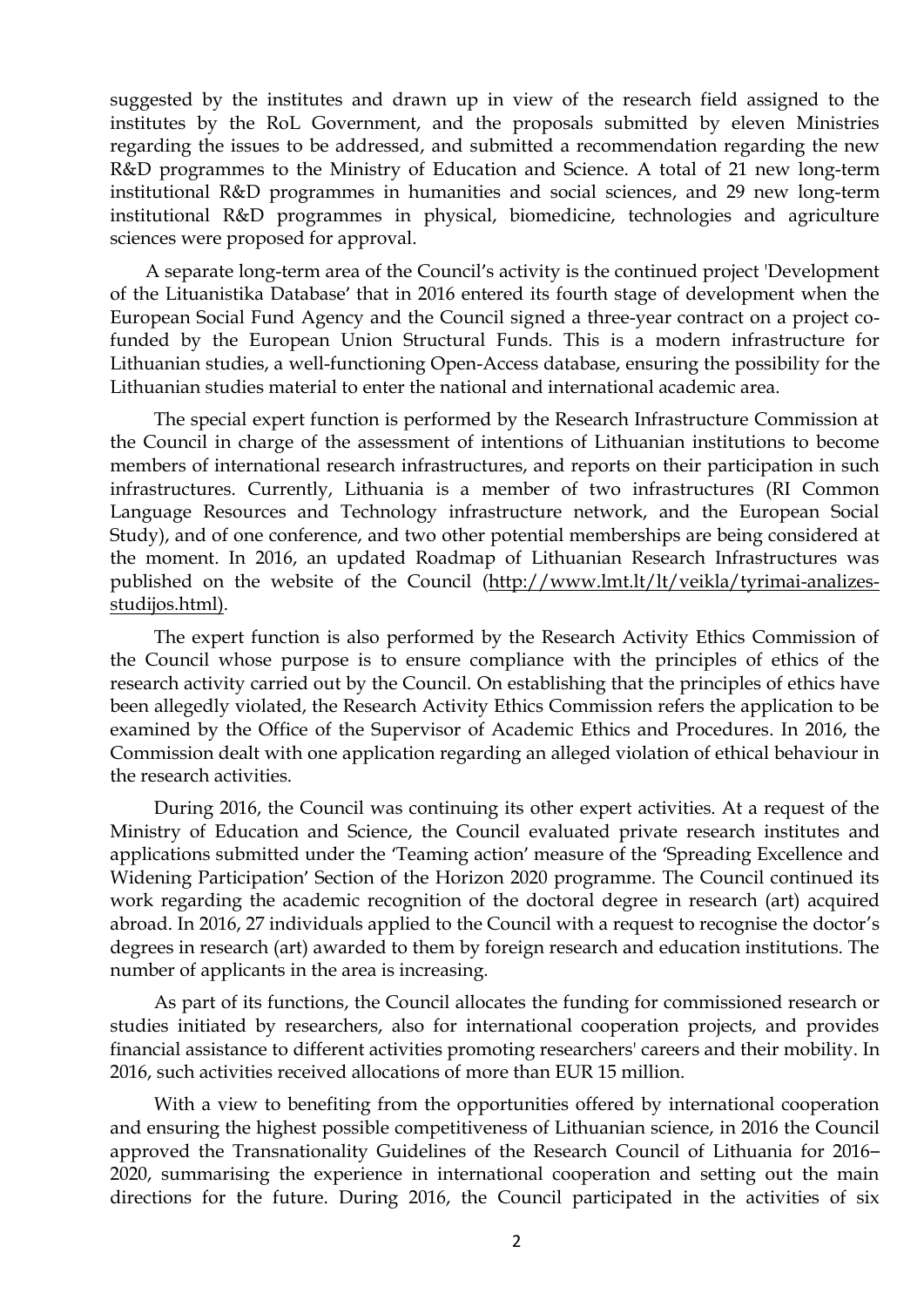international organisation, and Lithuanian researchers joined the research carried out by eight international networks, two joint programming initiatives and four programmes. Specialists of the Research Foundation of the Council are currently managing ten sections of the Horizon 2020 programme. The Council acts as an administrator of five cross-border contracts on cooperation in the area of research and technologies, and in 2016 two institutional cooperation agreements were signed at the initiative of the Council with Japan and Poland. The Council is implementing the special financing measure 'Open partnership' which facilitates cooperation with foreign partners, and the services of EURAXESS, a network of the European national centres of mobility, are delivered further to Lithuanian researchers at [www.euraxess.lt](http://www.euraxess.lt/) .

International cooperation of researchers is promoted using nearly a full range of financing instruments (in particular five national research programmes and the National Lithuanian studies and dissemination programme), and the mobility of researchers, especially of young ones, is supported by funding research trips and visits, as well as international events hosted in Lithuania. Researchers also benefit from other kind of support promoting their international dimension, and support is granted to associations seeking to enhance their international presence, as well as to publications in high-level international journals.

Closely related to the activity of research dissemination is the Open Access policy pursued by the Council and anchored in the 'Guidelines on Open Access to Scientific Publications and Data' approved by the Council in 2016. The Guidelines were drawn up as part of the implementation of the Open Access Policy Alignment Strategy for European Union Research <http://www.pasteur4oa.eu/> funded by the European Commission. The Guidelines systematise the national provisions on the Open Access to the results of publicly funded research and the possibilities to use them.

In fulfilling its role as an advisory body, the Council collects, systematises and analyses the data on the efficacy of research financing instruments. In the course of five years (2012– 2016), the Council published 41 calls for proposals under nine financing instruments to obtain funding for research, also analysed and summarised the success rates of individual competitions. Over that period, a total of 57 institutions participated in research funding competitions, and submitted more than 4,000 proposals altogether. The overall success rate of the project competitions in 2012–2016 reached 27%. The data on the success rate of Lithuanian research and studies institutions show their competitiveness at national level.

The year 2016 was to a large extent dedicated to preparations for the 2014–2020 investment period of the European Union funds, i.e. to identify research and mobility financing instruments managed by the Council, as well as related activities and draw up the descriptions of project financing conditions. The Council was appointed responsible for administering measures and activities under objective 9.3.3 of priority axis 9 of the EU Operational Programme for the European Union Funds' investment in 2014–2020. The objective of the first measure was to facilitate the development of competences of scientists and researchers by implementing R&D activities. The second measure is designed to boost knowledge commercialisation and technology transfer, and promote research institutions to engage in R&D activities with a commercial potential.

The year 2016 was also important for the Council in the sense that it celebrated the 25th anniversary of its founding. On that occasion the undertakings included a jubilee press release of the Chairperson, review articles drawn up in cooperation with the editor's offices